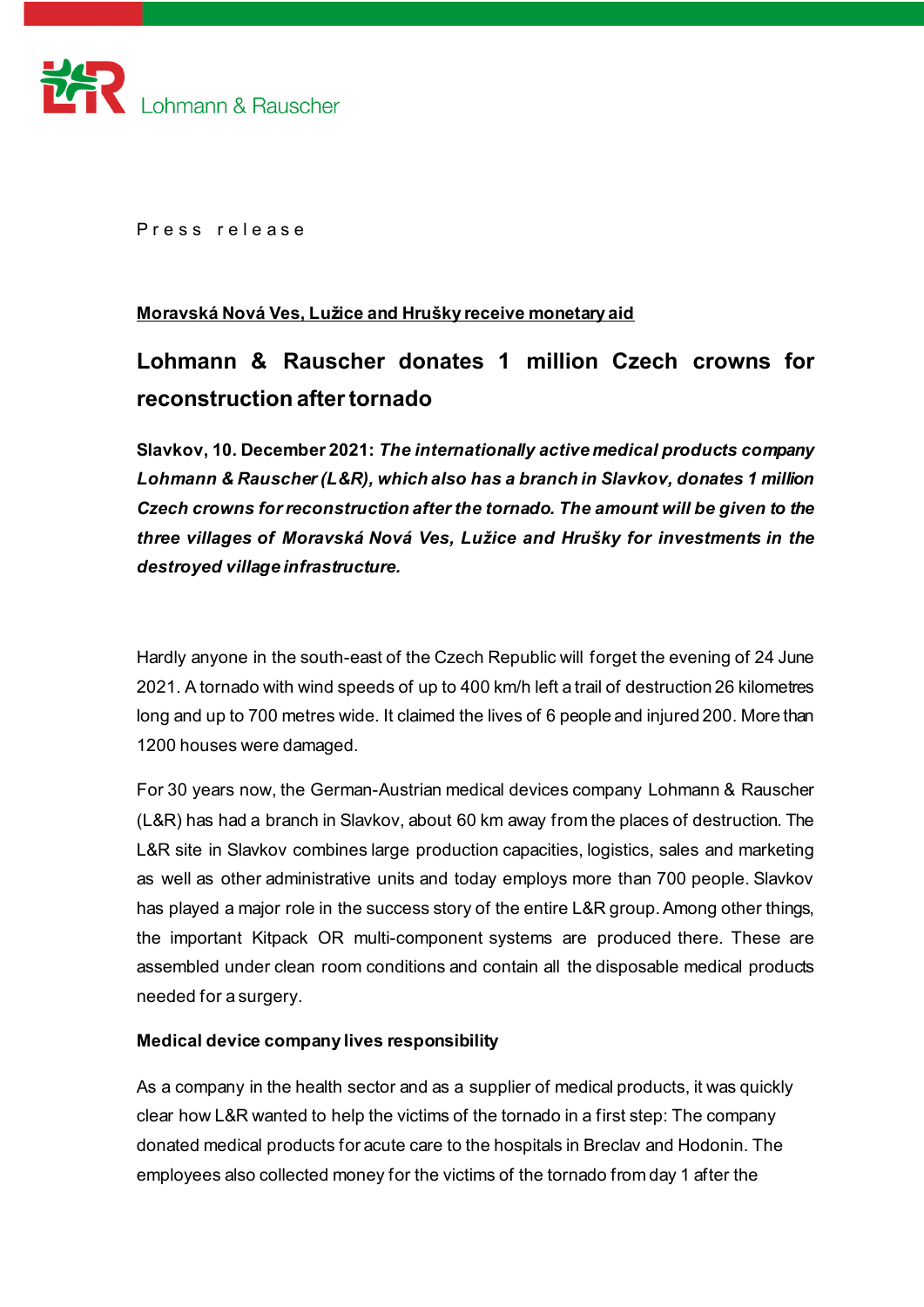

disaster, and soon they were also able to make a monetary donation through their pay slips. L&R Czech Republic and the Group management quickly decided to provide additional aid to the affected region and the people. L&R donated a total of one million CZK to the villages of Moravská Nová Ves, Lužice and Hrušky.

Wolfgang Süßle, CEO of the L&R Group: "*The extent of the destruction caused by the tornado was and is immense. As an important employer in the region, but above all as people who work here or, as it is in my case, travel through this area to our company site in Slavkov, we were deeply affected. Many people have been deprived of their homes, indeed their entire livelihoods, and villages have been robbed of their important infrastructure. As a company in the health sector, people and the care of their health are at the centre of our actions. Based on this fundamental attitude, we not only provide our customers and patients with the best possible products and services. We also take responsibility where people need help - like in Moravská Nová Ves, Lužice and Hrušky."*

## **Cash donation for reconstruction**

Eva Havlickova, authorised signatory of L&R Czech Republic, coordinated the various support services of the company in summer and autumn: "*We are very happy that we do not have any victims among our own employees, nor have their houses or flats been damaged. But this does not relieve us of our responsibility to support the reconstruction work here and in Moravská Nová Ves, Lužice and Hrušky. With our donation, we want to make our contribution to give the people and the villages back a future*."

The mayors of the three villages Moravská Nová Ves, Lužice and Hrušky will use the donations for various repair and reconstruction works now that the demolition works of the destroyed houses have been completed. It is estimated that this reconstruction will burden the budget for the next 10 years.

## **Lohmann & Rauscher(L&R)**

Lohmann & Rauscher (L&R) is a leading international developer, manufacturer and supplier of high quality, future-oriented medical devices and hygiene products – ranging from conventional bandages to modern treatment and nursing systems. Created in 1998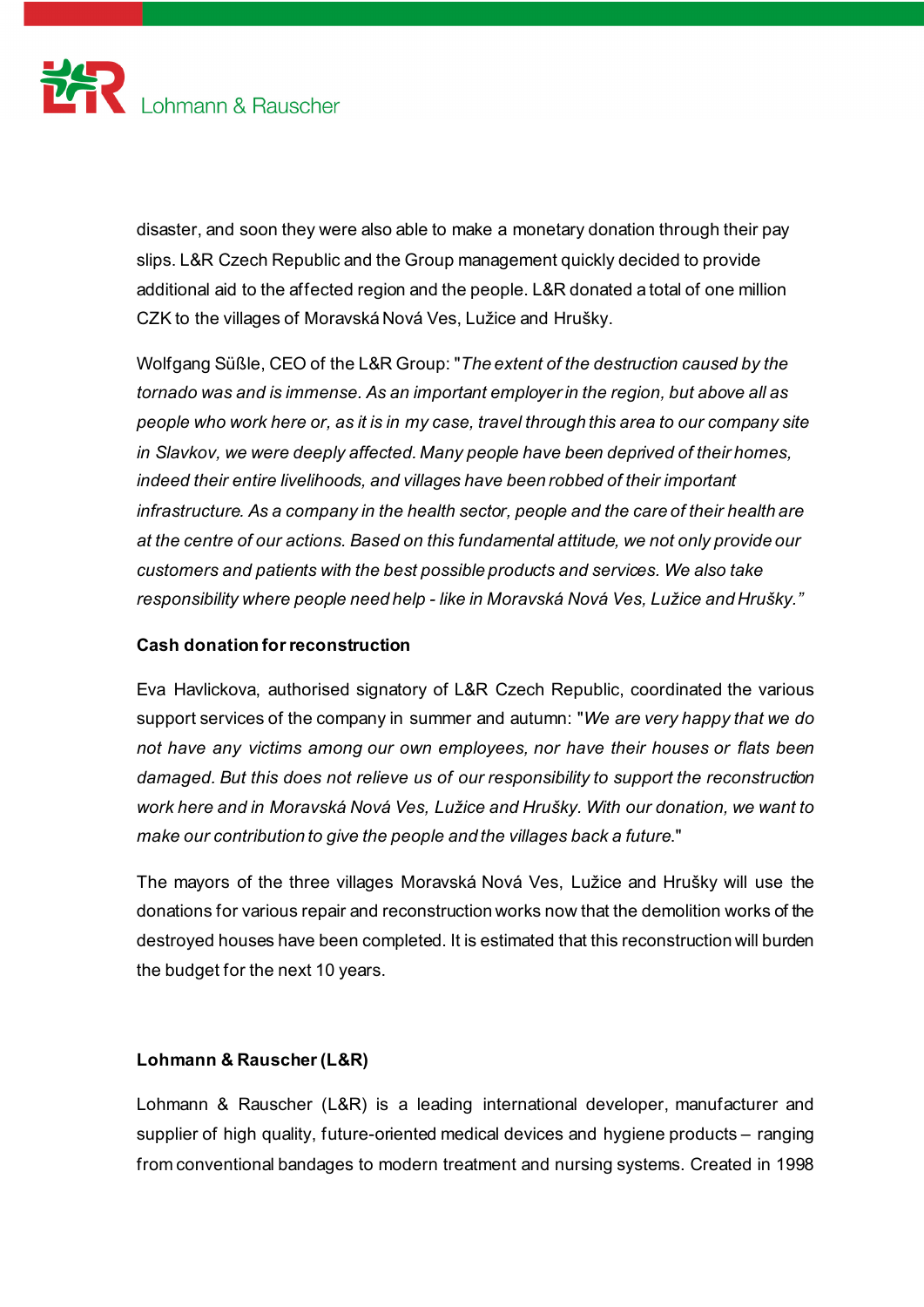

from the merger of the two companies Lohmann (founded in 1851) and Rauscher (founded in 1899), L&R has 170 years of expertise as a dependable partner and solution provider for its customers.

With more than 5,500 employees, 50 subsidiaries and shareholdings, as well as more than 130 selected distribution partners, L&R is represented in all important markets around the world and was able to realize a sales volume of more than 750 million euros in 2020. The company's headquarters are located at the Rengsdorf (Germany) and Vienna (Austria) sites.

Today, around 700 people are employed at the L&R site in Slavkov. The site in Slavkov was founded in 1991 and has been continuously expanded and modernised, especially in the area of production and technology - among other things, clean rooms and sterilisation chambers for medical products were built. Other locations of the L&R Group in the Czech Republic are in Nova Paka and Stara Paka and in Trebic.

The entrepreneurial spirit of L&R reflects in the corporate claim: People.Health.Care. – the human, the health and the care for both.

#### **More informatin on L&R at:**

[www.lohmann-rauscher.com](http://www.lohmann-rauscher.com/)

## **Reprint free of charge - voucher copy requested**

Lohmann & Rauscher International GmbH & Co. KG Public Relations Maria Spenger Johann-Schorsch-Gasse 4 1140 Vienna Phone: +43 1 57670-389 Mobile: +43 676 83300-389 E-mail: Maria.Spenger@at.LRmed.com

[www.lohmann-rauscher.com](http://www.lohmann-rauscher.com/)